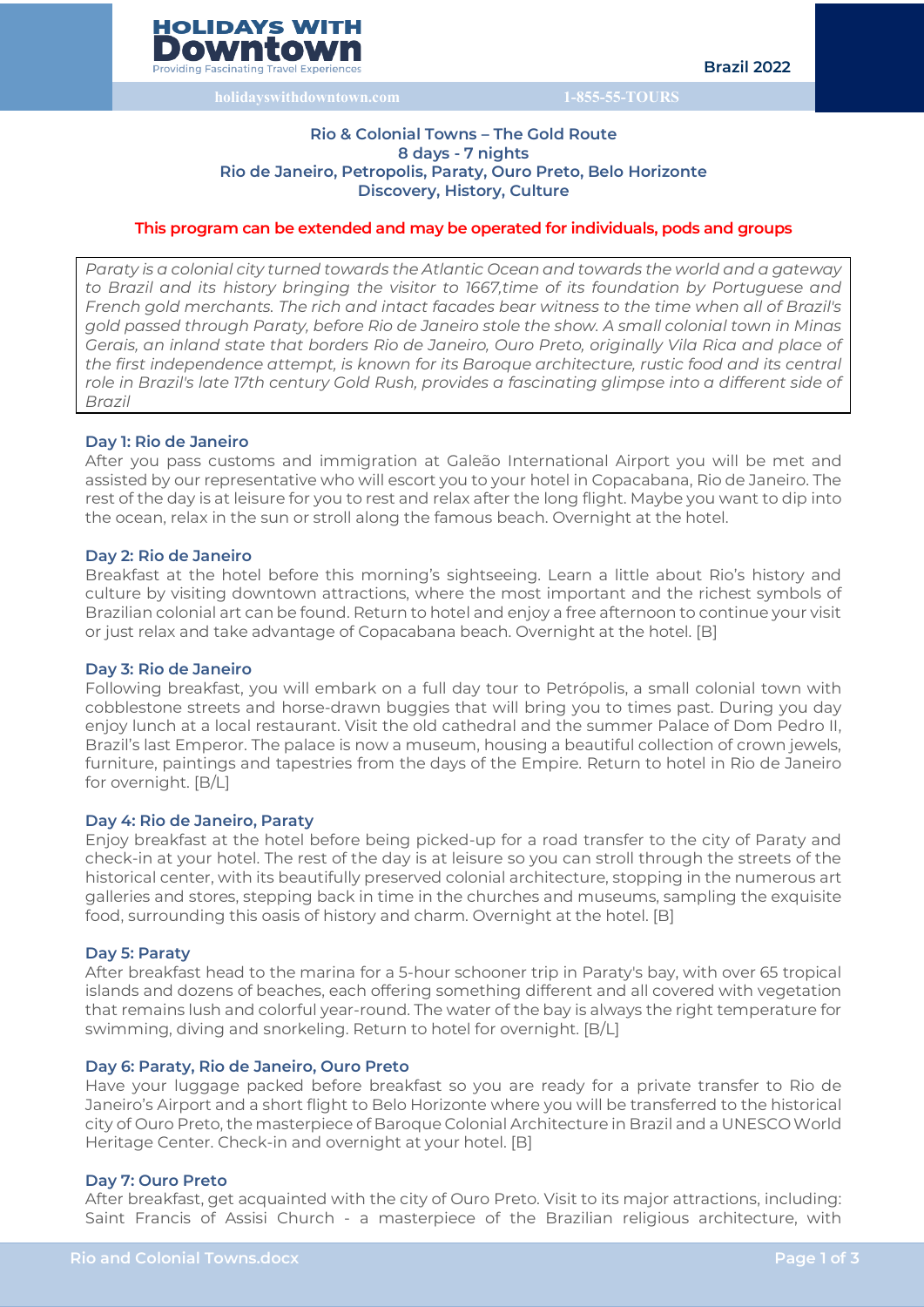

Aleijadinho's wood and soapstone sculptures, Our Lady of Pilar - a church that marked the climax of the Golden Age architecture, with carved works painted entirely in gold, The Museum of Mineralogy, The Opera House and The Oratory Museum. The rest of the day is at leisure. Overnight at the hotel. [B]

# **Day 8: Ouro Preto**

Enjoy breakfast at the hotel and get ready to pack your bags as soon you will be picked up and assisted on your transfer to Belo Horizonte Airport for your flight starting your trip back home. [B]

[B] = Breakfast | [B/L] = Breakfast and Lunch

# **Your Tour Includes:**

- Airfare New York-Rio de Janeiro-Belo Horizonte
- 7 nights' accommodation in First Class hotels:
	- o Rio de Janeiro 3 nights
	- o Paraty 2 nights
	- o Ouro Preto 2 nights
- Meals
	- o Breakfast daily

Hotels in your Tour:

- o 1 lunch
- Private transfers between airports and hotels
- Half-day historical tour of Rio de Janeiro
- Full-day excursion to Petropolis
- Private round-trip road transfer Rio/Paraty/Rio
- Half-day historical city tour of Paraty
- Full-day schooner cruise with lunch
- Full-day walking tour of Ouro Preto
- Entrance fees for sites visited
- Transportation by A/C vehicle
- English-speaking guides
- All local taxes except Tourism

# **Tour does not include:**

- Taxes or surcharges related to airline tickets
- Hotel Tourism tax to be paid at checkout
- Travel insurance
- All alcoholic and non-alcoholic drinks
- Other meals not mentioned in itinerary
- Extras and gratuities
- Early check-in, late check-out
- Expenses of personal nature

| <b>City</b>        | <b>Hotel Name</b>        | <b>Room Type</b> | <b>Tripadvisor</b> |  |  |  |  |  |
|--------------------|--------------------------|------------------|--------------------|--|--|--|--|--|
| <b>First Class</b> |                          |                  |                    |  |  |  |  |  |
| Rio de Janeiro     | Hotel Windsor Leme       | Superior         |                    |  |  |  |  |  |
| Paraty             | Pousada do Sandi         | Standard         | 3.4                |  |  |  |  |  |
| Ouro Preto         | Pousadsa Classica        | Standard         | 4.5                |  |  |  |  |  |
| <b>Deluxe</b>      |                          |                  |                    |  |  |  |  |  |
| Rio de Janeiro     | Miramar Hotel By Windsor | Superior         | 4.5                |  |  |  |  |  |
| Paraty             | Pousada do Sandi         | Standard         | 4.5                |  |  |  |  |  |
| Ouro Preto         | Pousadsa Classica        |                  | 45                 |  |  |  |  |  |

Hotels will be confirmed at time of booking

# **Yunner Ameri RIO DE JANEIRO** Christ th Tijuca asana<br>Copacabana Beach To/From Ouro Preto Petropolis **COLONIAL TOWNS** Rio de Janeiro Paraty **OURO PRETO**  $*$  29 min **O** Thaty M